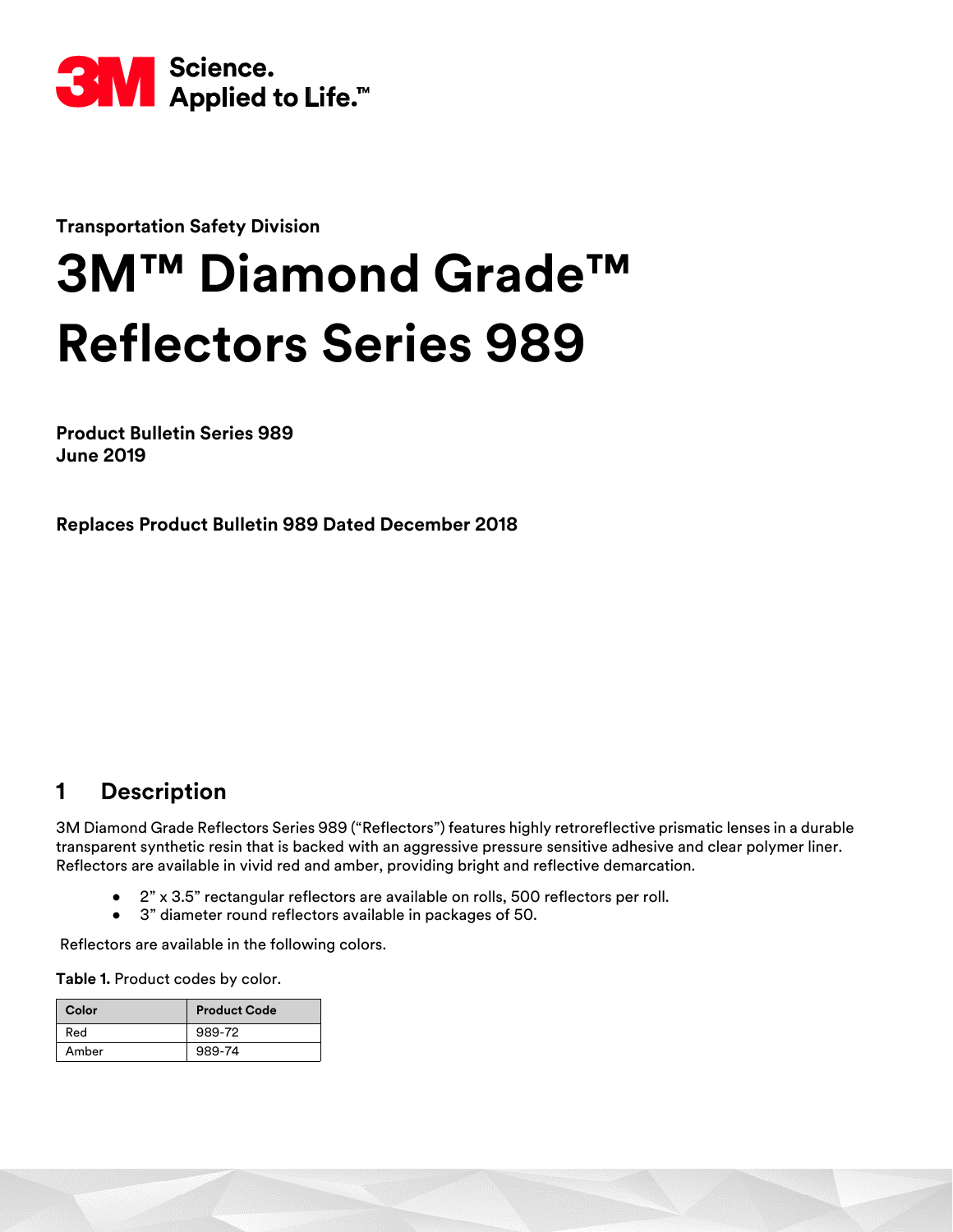## **2 Application**

Reflectors must be applied to clean, dry surfaces applying pressure with a plastic squeegee. Per Federal Motor Vehicle Safety Standard 108 ("FMVSS 108") and Canada Motor Vehicle Safety Standard 108 ("CMVSS 108"), red Reflectors are to be applied only to rear-facing surfaces and back corners of trailers, and amber Reflectors are to be applied only to side and front-facing surfaces of trailers.

## **3 Product Features**

Table [2](#page-1-0) describes the features of Reflectors.

<span id="page-1-0"></span>**Table 2.** Reflector features.

| Feature                            | <b>Description</b>                                                                                                                                        |  |  |
|------------------------------------|-----------------------------------------------------------------------------------------------------------------------------------------------------------|--|--|
| <b>Low Profile</b>                 | Reflectors are not easily knocked off and continue to function<br>when damaged                                                                            |  |  |
| <b>Adhesive type</b>               | Pressure sensitive                                                                                                                                        |  |  |
| Easy to apply                      | Apply using pressure; no drilling or mechanical fasteners required                                                                                        |  |  |
| Liner                              | Clear polymeric                                                                                                                                           |  |  |
| <b>Application substrates</b>      | Aluminum, stainless steel, fiberglass reinforced plastic, painted<br>surfaces, and painted/sealed wood                                                    |  |  |
| Application temperature range      | 50 to 100 °F (10 to 38 °C)                                                                                                                                |  |  |
| <b>Retroreflectivity standards</b> | Meet photometric requirements of FMVSS 108 and SAE J594 for<br>Reflex Reflectors when mounted in the 0° orientation.<br>Excellent angularity - beyond 60° |  |  |
| <b>Warranty period</b>             | 7 years                                                                                                                                                   |  |  |

## **4 Retroreflection**

When mounted to the substrate in the 0° orientation, Reflectors comply to the FMVSS 108 and SAE J594 photometric requirements for red and amber reflex reflectors presented in Table [3](#page-1-1).

<span id="page-1-1"></span> ${\sf Table~3.}$  Minimum retroreflection values,  ${\sf R}_{\sf I}$ , for new Reflectors in the 0° orientation, as defined by FMVSS 108 and SAE J594.

|                                          |                           | Minimum for Red 989-72 |           | Minimum for Amber 989-74 |           |
|------------------------------------------|---------------------------|------------------------|-----------|--------------------------|-----------|
| <b>Observation</b><br>Angle <sup>a</sup> | <b>Entrance</b><br>Angleb | (Cd/incident ft·c)     | (mod/lux) | (Cd/incident ft·c)       | (mcd/lux) |
| $0.2^\circ$                              | 0°                        | 4.5                    | 420       | 11.25                    | 1050      |
|                                          | $10^{\circ}$ Up           | 3.0                    | 280       | 7.5                      | 700       |
|                                          | 10° Down                  | 3.0                    | 280       | 7.5                      | 700       |
|                                          | $20^{\circ}$ Left         | 1.5                    | 140       | 3.75                     | 350       |
|                                          | $20^{\circ}$ Right        | 1.5                    | 140       | 3.75                     | 350       |
| $1.5^\circ$                              | 0°                        | 0.07                   | 6         | 0.175                    | 15        |
|                                          | $10^{\circ}$ Up           | 0.05                   | 5         | 0.125                    | 12.5      |
|                                          | 10° Down                  | 0.05                   | 5         | 0.125                    | 12.5      |
|                                          | 20° Left                  | 0.03                   | 3         | 0.075                    | 7.5       |
|                                          | $20^{\circ}$ Right        | 0.03                   | 3         | 0.075                    | 7.5       |

a. Observation Angle - the angle between the illumination axis and the observation axis.

b. Entrance Angle - the angle between the illumination axis and the retroreflector axis. The retroreflector axis is an axis perpendicular to the retroreflective surface.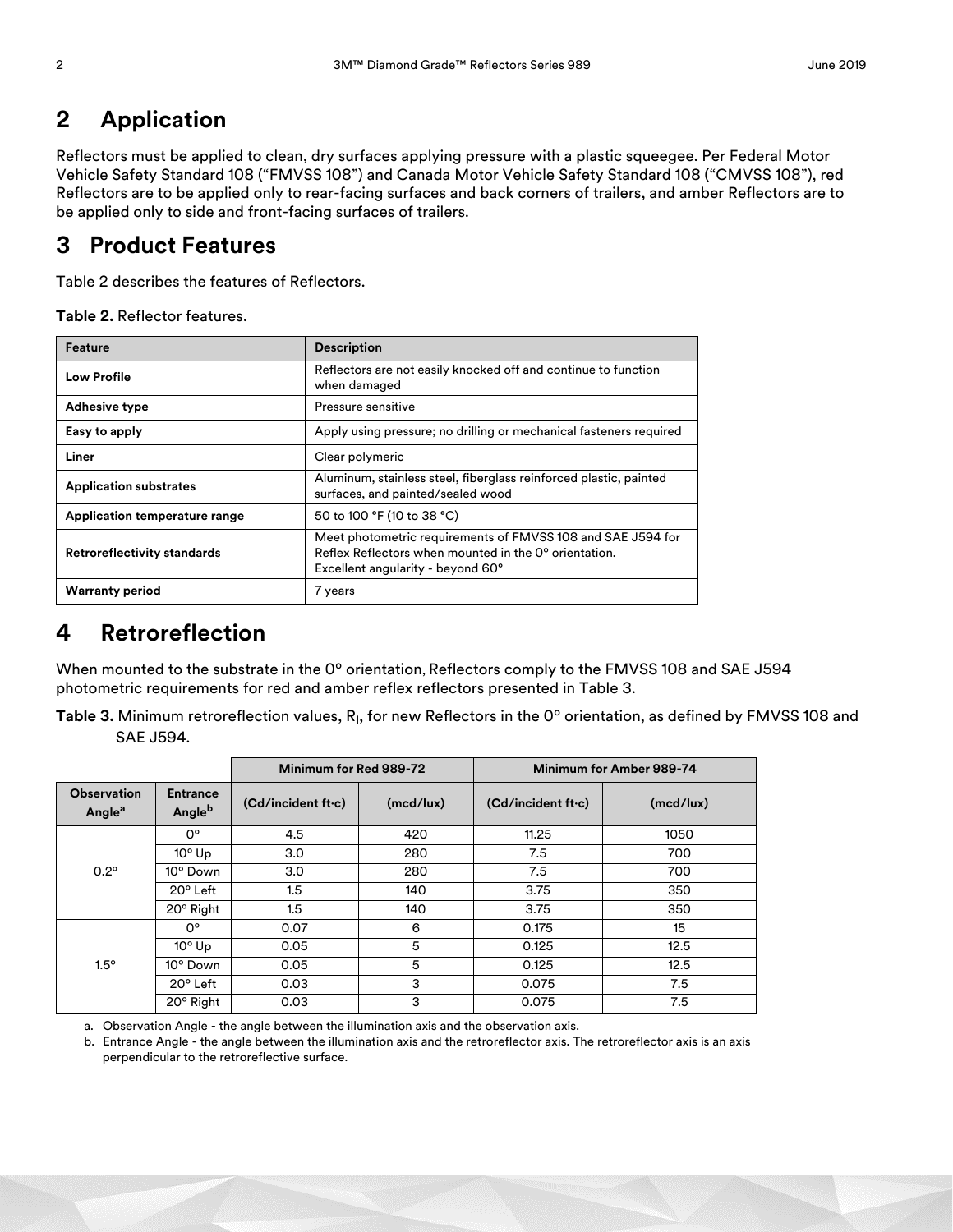#### **4.1 Entrance Angularity Performance and Orientation**

Reflectors have been designed to be effective regardless of orientation on the substrate. However, because the efficiency of light return from cube corner reflectors is not equal at all application orientations, compliance to the photometric requirements of FMVSS 108 and SAE J594 requires that Reflectors be positioned at the 0º orientation. When the flat side of the diamond (direction of diamond chain links) is vertical, a reflector is said to be at a 0º orientation. See Figure 1 for details.



Figure 1. Primary groove line.

If FMVSS 108 and SAE J594 compliance is not required for a specific installation, Reflectors can be installed in any orientation.

## **5 Durability**

Reflectors achieve maximum durability when:

- 3M recommended procedures are followed and
- Reflectors are applied to vertical surfaces.

Actual durability is dependent on use, and can be evaluated through field testing, exterior exposed testing, and artificial weathering testing. The following have been found to significantly diminish Reflector durability:

- Improper high pressure cleaning
- Exposure to solvents or other harsh chemicals
- Improper application, including improper surface preparation

## **6 Storage**

Reflectors should be stored in a cool, dry area, preferably at 65-75 ºF (18-24 ºC) and 30-50% relative humidity, and applied within two years of date of manufacture.

## **7 Health and Safety Information**

Read all health hazard, precautionary, and first aid statements found in the Safety Data Sheet (SDS), Article Information Sheet, and/or product labels of chemicals prior to handling or use. Consult local regulations and authorities for possible restrictions. Visit us a[t www.3M.com/us](https://www.3m.com/3M/en_US/company-us/?WT.mc_id=www.3m.com/us) and select SDS search to obtain current Safety Data Sheets.

## **8 Warranty Information**

#### **8.1 3M Warranty**

Reflectors sold by 3M for use on trucks, trailers and other vehicles in the United States and Canada will remain effective for their intended use by resisting fading, cracking, peeling, lifting, and or discoloration, for a period of seven (7) years ("Warranty Period"), as measured from the date of original installation ("Installation Date").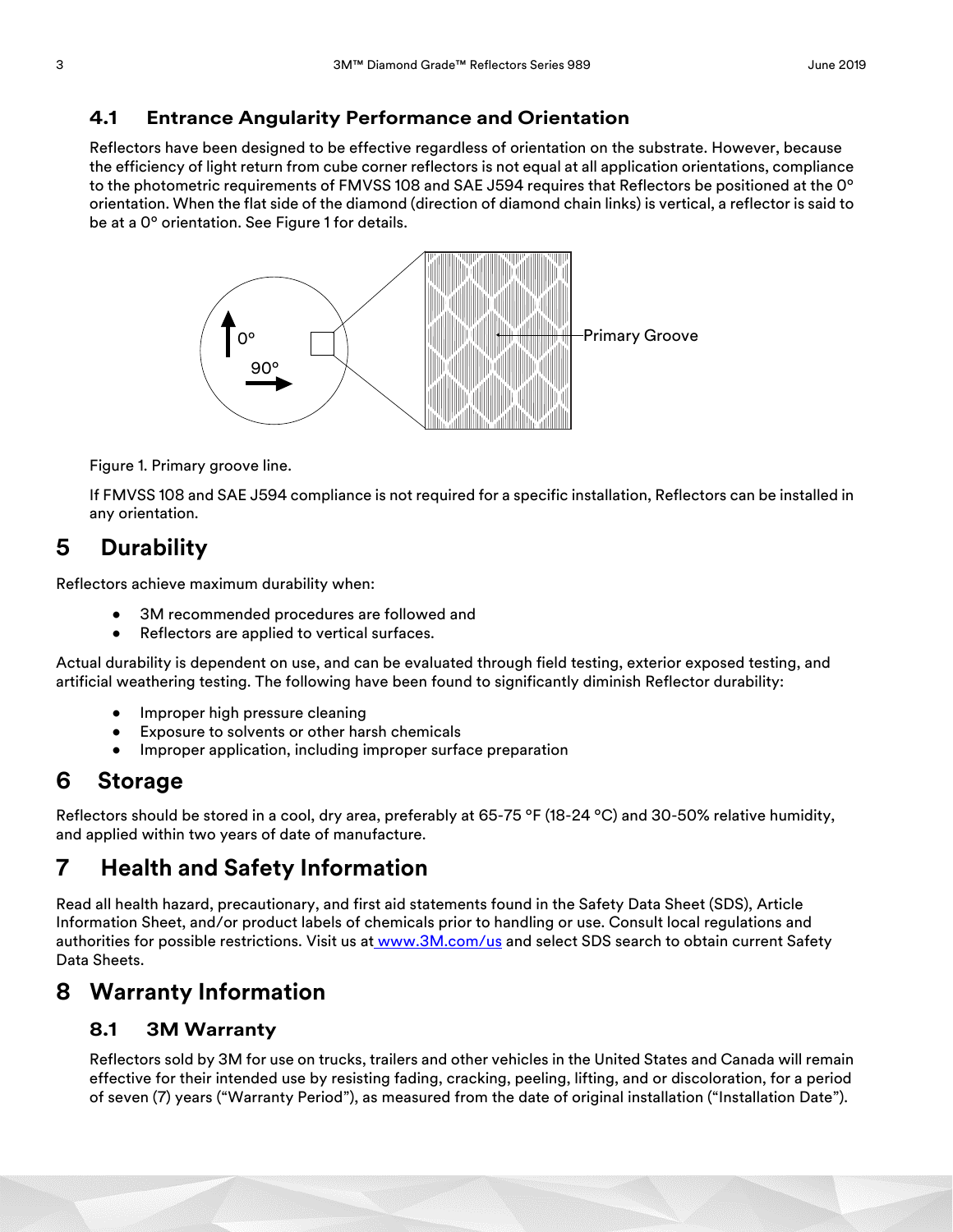### **8.2 Terms and Conditions**

- o Reflectors must be processed and applied to a vertically-mounted  $(\pm 20^{\circ})$  3M recommended substrate as described in this product bulletin and in accordance with all 3M application, fabrication, and cleaning procedures provided in 3M's product bulletins, information folders, and applicable technical memos (which will be furnished to the manufacturer upon request).
- o Any third-party imaging or altering of Reflectors not endorsed by 3M will void the 3M Warranty.
- o A Reflector's failure to meet the 3M Warranty must be solely the result of design or manufacturing defects in the Reflector and not of (a) outside causes including improper storage, fabrication, handling, maintenance, or installation; (b) failure of substrate; (c) use of application procedures not recommended by 3M; (d) exposure to chemicals or solvents not recommended by 3M; (e) abrasion and other physical damage, including damage from fasteners used to mount the Reflector; (f) collisions, vandalism, or malicious mischief; or (g) an act of God.
- o 3M reserves the right to determine the method of replacement. Replacement product will carry the unexpired warranty of the Reflector it replaces.
- o Claims made under this warranty will be honored only if 3M is presented with a traceable record of the Reflector's Installation Date, 3M is notified of a potential failure within thirty days of discovery, reasonable information requested by 3M is provided, and 3M is permitted to verify the cause of the failure.

#### **8.3 Exclusive Limited Remedy**

If a Reflector is proven not to have met the 3M Warranty during the Warranty Period, then the purchaser's and user's exclusive remedy, and 3M's sole obligation, at 3M's option, shall be that 3M will provide replacement of the Reflector.

#### **8.4 Disclaimer**

THE 3M WARRANTY IS MADE IN LIEU OF ALL OTHER WARRANTIES, EXPRESS OR IMPLIED, INCLUDING BUT NOT LIMITED TO ANY IMPLIED WARRANTY OR CONDITION OF MERCHANTABILITY, OR FITNESS FOR A PARTICULAR PURPOSE, OR ANY IMPLIED WARRANTY ARISING OUT OF A COURSE OF DEALING OR OF PERFORMANCE, CUSTOM, OR USAGE OF TRADE.

#### **8.5 Limitation of Liability**

Except for the limited remedy stated above, and except where prohibited by law, 3M will not be liable for any loss or damage arising from any 3M product, whether direct, indirect, special, incidental, or consequential damages (including but not limited to lost profits, business, or revenue in any way), regardless of the legal theory asserted including warranty, contract, negligence, or strict liability.

## **9 Other Product Information**

Always confirm that you have the most current version of the applicable product bulletin, information folder, or other product information from 3M's Website at [http://www.3M.com/roadsafety.](http://www.mmm.com/tss)

## **10 Literature References**

[3M IF 4.9](http://multimedia.3m.com/mws/media/51285O/if-4-9-3m-diamond-grade-and-flexible-prismatic-consp.pdf
) 3M™ Diamond Grade™ and Flexible Prismatic Conspicuity Markings Application Instructions for Trucks, Trailers, and Specialty Vehicles